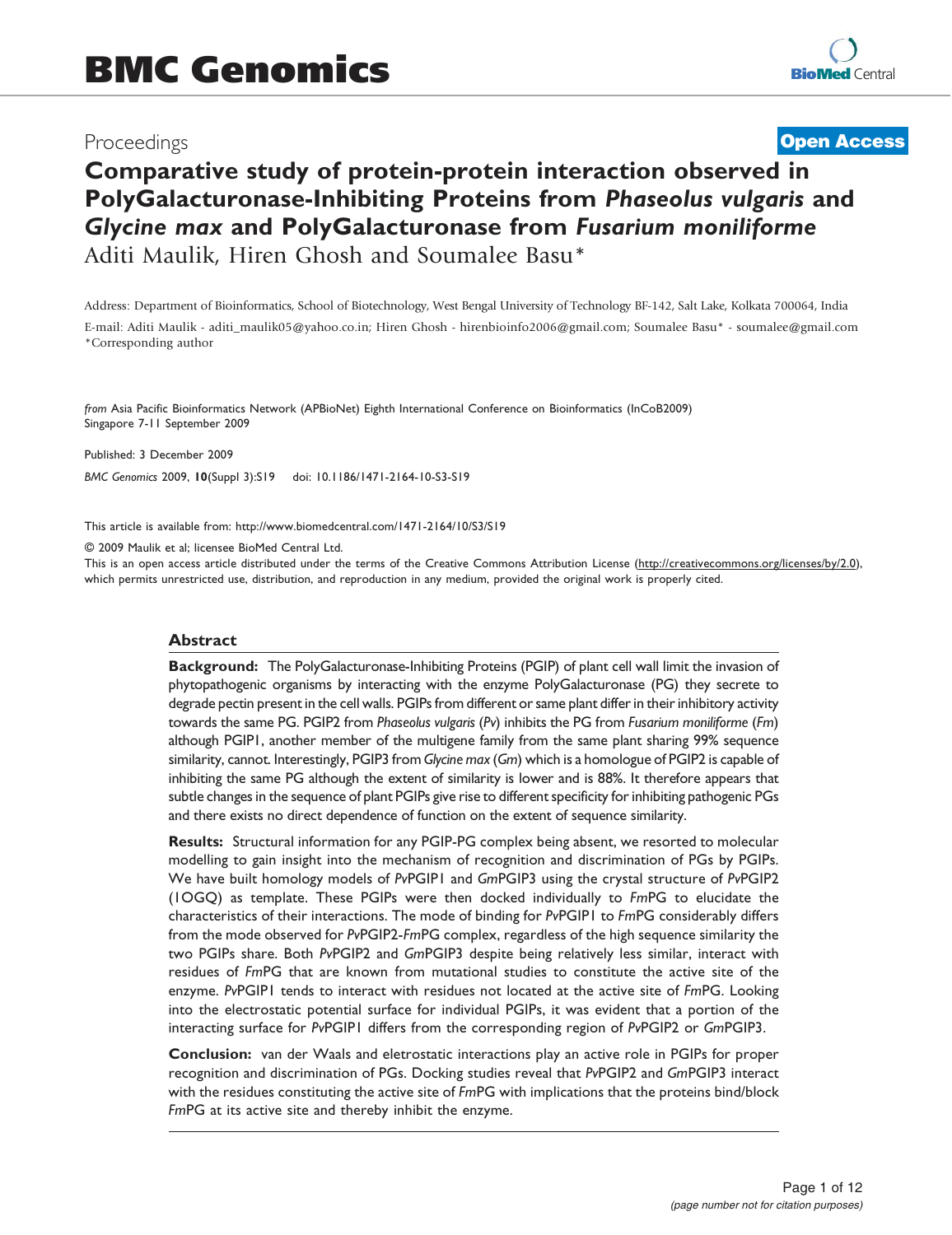## <span id="page-1-0"></span>**Background**

Plants are under constant threat of infections caused by pathogens that range from viruses, bacteria, fungi to nematodes and insects. The efficacy of plant defense depends on its ability to recognize a pathogen and mount the appropriate defense response. Plants often employ cell surface and intracellular receptors to detect a pathogen associated molecular pattern (PAMP) and trigger immune response against the invader. PolyGalacturonase-Inhibiting Protein (PGIP) is one among the pathogenesis-related (PR) proteins that is found at the cell surface of plant cells. It binds and inhibits the enzyme PolyGalacturonase (PG) from the invading pathogen which could be fungus, insect or bacterium, thus preventing its colonization in the host cell and hence the progress of the disease [[1](#page-10-0),[2](#page-10-0)]. PolyGalacturonases (PG) are a class of pectinolytic enzyme secreted by the pathogen at the early stages of infection to depolymerize homogalacturonan (HGA), the main component of pectin in the plant cell wall [\[3\]](#page-10-0). HGA is the 1, 4 linked alpha-D-galactosyluronic acid polymer found in the plant cell which forms the first line of barrier and thereby plays a critical role in controlling pathogen invasion [[4-7\]](#page-10-0).

The interaction of the plant protein PGIP with the fungal or insect PG limits the destructive potential of the PG and leads to the accumulation of elicitor active oligogalacturonides as shown by in vitro studies [[8](#page-10-0)]. Hence PGIP seems to exert a dual role during fungal attack. It limits pathogen penetration and tissue colonization by inhibiting PG activity, this in turn, favours the accumulation of oligogalacturonides, which activate a prompt defense response [\[9\]](#page-10-0).

PGIPs belong to the Leucine-rich Repeat (LRR) super family of proteins [\[10](#page-11-0)] containing tandem repeats of a 20-30 amino acid stretch of the extracytoplasmic type with a consensus that bear a conserved part [LxxLxLxxNxL or LxxLxLxxCxxL (L = I, L, V, F; N = N, T, S, C;  $C = C$ , S;  $x = any amino acid$  and a variable part [[11,12\]](#page-11-0). The LRR-fold (Figure 1) which is believed to be specialized in protein-protein interaction is quite extensively used for the immune functions and for the recognition of non-self molecules by plants. The crystal structure of the only PGIP (PGIP2 from Phaseolus vulgaris) as well as the first LRR protein belonging to the plant-specific subfamily [[13\]](#page-11-0) ([ILVF]xx[ILVF]xx[ILVF] x[ILVF]xx[NTSC]x[ILVF] [TS]GxIPxx[ILVF]Gx) reveals a typical curved and elongated shape. Eight  $\beta$  strands (with one long  $\beta$  strand, B1, at the N-terminal end) comprise the inner concave face of the curved surface. On the opposite side of the  $\beta$  sheet, there are nine 3<sub>10</sub> helices that are almost parallel to the  $\beta$  sheet. The concave surface is known to bear residues necessary for binding and recognition specificity in this class of protein [\[14](#page-11-0)].



#### Figure 1

Ribbon representation of Crystal structure of PvPGIP2 (1OGQ). The protein is composed of tandemly repeating units called LRRs. The N-terminal and C-terminal cysteine-rich domains are shown in green. Three structural elements characterize this fold. The  $\beta$ -sheet B1 occupies the concave face of the scaffold (blue), a regular array of  $3_{10}$ helices characterizes the convex face (red), and a second non-regular  $\beta$ -sheet (B2; cyan) is found between the two faces.

PGIPs function as very specific inhibitors [[15\]](#page-11-0). PGIP from a particular plant that is able to inhibit the PG from a certain pathogen might not be able to inhibit PGs from other pathogens. Besides, for cases when a PGIP is able to inhibit PGs from different pathogens, the percent inhibition differs. Thus in plants, small gene families encode PGIP isoforms that differ in affinity and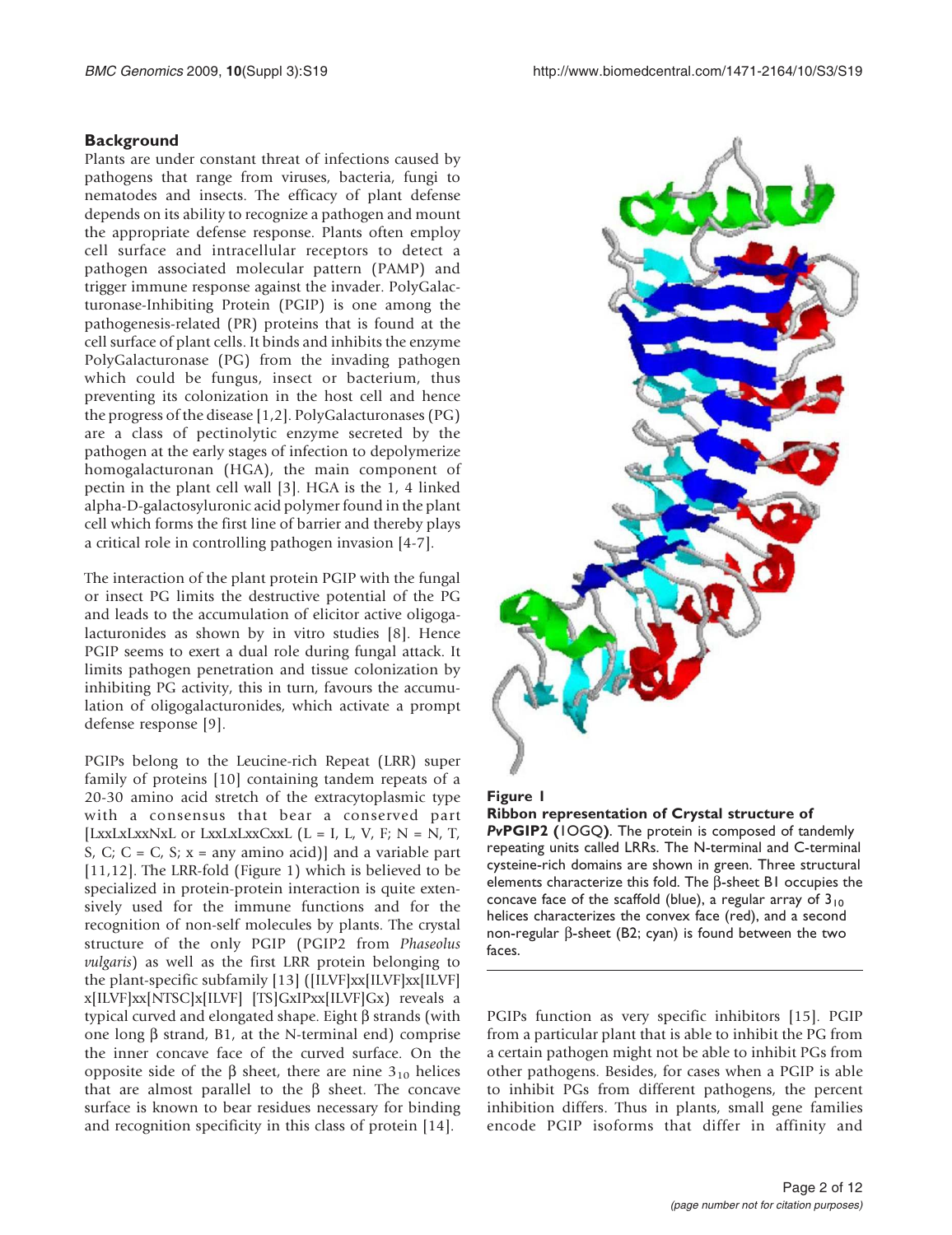specificity for PGs secreted by different pathogens [[1](#page-10-0)]. Recognition specificity results from a few variations in the amino acid sequence of the PGIPs [\[16](#page-11-0)]. Plants successfully defend themselves from the attack of a wide range of PGs from pathogenic microorganisms through the role played by protein-protein interaction involving these PGIP proteins.

Significant contributions have been made with experimental studies on the different isoforms of PGIP from a variety of plants. It has been seen that the overexpression of two PGIP genes, Atpgip1 and Atpgip2 genes from Arabidopsis thaliana limits the colonization by B. cinerea and also reduces the disease symptoms [[17\]](#page-11-0). In transgenic tomato and grapevine plants, a significant increase of PG-inhibitory activity and a decrease in susceptibility to B. cinerea have been observed. Plant resistance have been successfully enhanced by the overexpression of pear PGIP in tomato [[18](#page-11-0)] and Vitis vinifera [\[19](#page-11-0)], and also bean PGIP in tobacco [\[20](#page-11-0)]. Accumulation of information on several of the properties exhibited by PGIPs have generated an interest in exploiting them as tools for enhancing plant resistance. In this regard, PGIPs of bean plant (Phaseolus vulgaris) needs special mention.

Bean PGIPs are encoded by a family of genes [\[21](#page-11-0)], the products of which are PvPGIP1, PvPGIP2, PvPGIP3 and PvPGIP4. All of these show distinct regulation and specificity exhibiting different inhibitory capabilities against the PGs of Botrytis cinerea, Colletotrichum gloeosporioides, Stenocarpella maydis, Fusarium moniliforme and Aspergillus niger [\[21](#page-11-0)]. The four mature products of the pgip genes have a very high extent of sequence similarity differing between 8 to 81 amino acids. Phylogenetic analysis indicates that Pvpgip1-Pvpgip2 groups with Gmpgip3 of soybean (Glycine max), a species of the Phaseoleae tribe close to bean, which suggests that these two genes are probably closer to the ancestral gene than are Pvpgip3 and Pvpgip4 [[7](#page-10-0)]. Interestingly, although PGIP1 and PGIP2 from Phaseolus vulgaris share 99% sequence similarity, PvPGIP2 has been reported to inhibit PG from Fusarium moniliforme (Fm) while PvPGIP1 does not [[16\]](#page-11-0). Strikingly, GmPGIP3 of soybean (Glycine max), shares a much lesser similarity of 88% with PvPGIP2 and yet has the ability to inhibit FmPG with an inhibition kinetics similar to that of PvPGIP2 [[22\]](#page-11-0). It is thus evident that the ability of PGIP molecules to defend plants against infection is not buried in the extent of similarity shared between the sequences alone. Probable implications could be the presence of key structural features important for the necessary proteinprotein interaction that need to be conserved to preserve the function.

It would be interesting to study the molecular interaction of different PGIPs sharing different range of sequence variation, with the same PG molecule to elucidate the relation between the extent of sequence similarity and the corresponding ability/inability to inhibit PG. Three PGIPs, PvPGIP1 and PvPGIP2 from Phaseolus vulgaris and GmPGIP3 from Glycine max have been chosen for this purpose keeping in mind that they share a high level of sequence similarity and yet show distinct difference in their function as expressed through their ability/inability to inhibit the same PG from Fusarium moniliforme (FmPG). In this study, homology models of two PGIP molecules namely PvPGIP1 and GmPGIP3 have been built using the crystal structure of PvPGIP2 as the template. The crystal structure of FmPG being available, the three PGIPs have been subsequently docked to FmPG. In order to elucidate the mechanism underlying and the strategy undertaken by the plants in utilizing the different isoforms of PGIP, a comparative study of the interaction between these three pairs namely PvPGIP1 and FmPG, PvPGIP2 and FmPG and GmPGIP3 and FmPG have been accomplished. A comparison of the binding modes, the interacting residues and the electrostatic potential surface along the interface of the PGIP-PG complex have been investigated. Change in intermolecular distances, hydrogen bond formation and electrostatic surface potential upon in silico mutation of PvPGIP2 have also been explored.

## Results and discussion Sequence analysis

## Domain search

Domain search using Pfam [\[23](#page-11-0)] discloses that the three PGIP molecules (two from P. vulgaris and one from G. max) studied here share identical domain architecture consisting of one LRR\_NT2 (a domain found specifically at the N terminal ends of leucine-rich repeat proteins) at the N-terminal end and nine leucine-rich repeats (R1- R9) (Figure [2](#page-3-0)). Out of the nine LRRs, four have been identified as plant-specific (PS) LRRs (R3-R5, R9) using EMBOSS  $[24]$  $[24]$  with the pattern  $[ILVF]xx[ILVF]xx[ILVF]x$ [ILVF]xx[NTSC]x[ILVF] [TS]GxIPxx[ILVF]Gx.

## Pairwise alignment

Pairwise alignment carried out in order to identify similarities between the PGIP molecules at the sequence level, shows only eight varying residue positions between PvPGIP1 and PvPGIP2 (shown by the vertical bars in Figure [2A](#page-3-0)) and 34 varying positions between PvPGIP2 and GmPGIP3 (shown in Figure [2C\)](#page-3-0). Four out of the eight variations between PvPGIP1 and PvPGIP2 fall in the repeat regions and the rest reside in the non-LRR (intervening region between two repeats) region of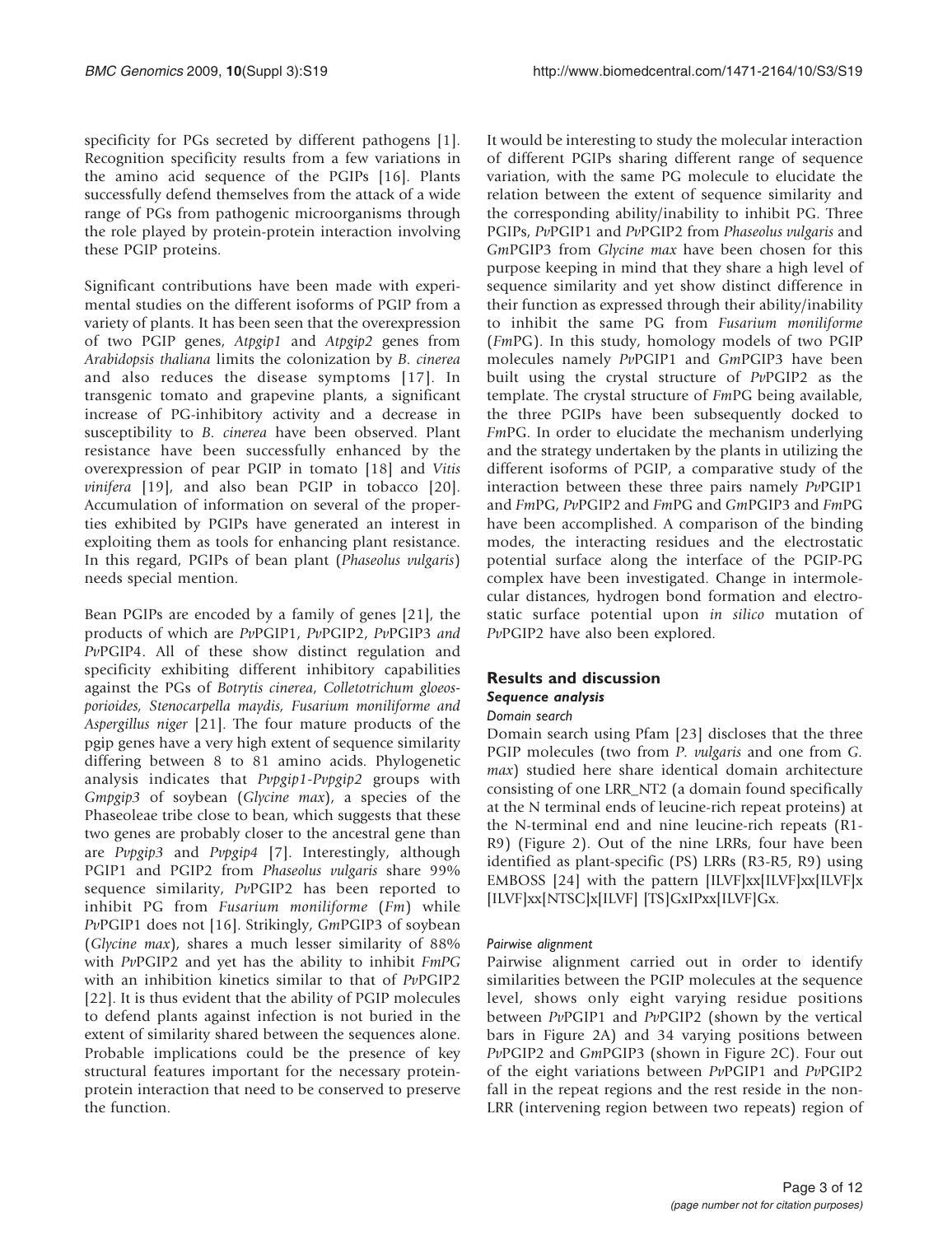<span id="page-3-0"></span>

#### Figure 2

Domain architecture (DA) of the three PGIP molecules. A, B & C show the DA of PvPGIP1, PvPGIP2 and GmPGIP3 respectively. Domains in all the three proteins are arranged as one LRR\_NT2 domain followed by nine leucine-rich repeats (R1-R9). The domains are shown by rectangular boxes. Out of the nine LRRs, four have been marked as plant-specific (PS) LRRs (R3-R5, R9). The vertical bars in A and C denote the sequence variations with PvPGIP2 and the numbers stand for the residue number. The types of vertical bars change with the position of the varying residue, an information obtained from the multiple sequence alignments shown in Figure 3. Plain vertical bars stand for changes that are found in the LRR\_NT2 region, the black and grey bars signify residue positions belonging to the conserved region and the variable region of LRRs respectively, while the hatched bars are for those in the non-LRR region.

the proteins. Two (R5 and R9) out of the four PS-LRRs and the first (R1) and the sixth (R6) repeat harbour these four variations mentioned above. The 34 variations between PvPGIP2 and GmPGIP3 on the other hand, are divided amongst all domains including LRRNT\_2 and all the plant specific LRRs (Figure 2C).

#### Distribution of the variations in the domains

Out of the 34 residues that differ in GmPGIP3 from PvPGIP2 only two changes (Position 297 and 311 in Figure [1\)](#page-1-0) are common with the 8 differing residues between PvPGIP1 and PvPGIP2 leaving the rest 32 variations to be at unique positions. 27 out of these 34 fall in the LRR regions and 2 in the LRRNT\_2 region leaving altogether 5 positions to remain scattered in the intervening non-LRR regions. The sequence variation that fall in the LRR region in PvPGIP1(4) and GmPGIP3 (27) with PvPGIP2 could be distributed amongst the conserved portion of the repeat or the variable portion of it. It becomes an important task to determine this, as there are positions in the repeats where sequence variation is accepted without an associated change in structure. To account for the distribution of these variations with respect to different regions in the repeats, we constructed individual multiple sequence alignments. Figure [3](#page-4-0) shows the multiple sequence alignment of nine repeats each from PvPGIP1, PvPGIP2 and GmPGIP3. The conserved region of the repeats are marked by the conserved pattern of LRRs (written below each alignment) while the rest of the repeat signify its variable region. Considering an insertion of a residue (G) in R2 for PvPGIP1 and PvPGIP2 and an insertion of P in R2 of GmPGIP3 at another position, the variations (marked by black rectangles for those between PvPGIP2 and PvPGIP1 and grey rectangles for those between PvPGIP2 and GmPGIP3) can be rightly explained to be concentrated in positions (mostly X or variable region) where the motif itself has the provision for changes. The details of the distribution of the variations (8 for PvPGIP1 and 34 for GmPGIP3) in the LRR (conserved (c) and variable (v) region) and the non-LRR regions with reference to the residue type is tabulated in the Additional file [1.](#page-10-0) Depending on whether the variation is in the conserved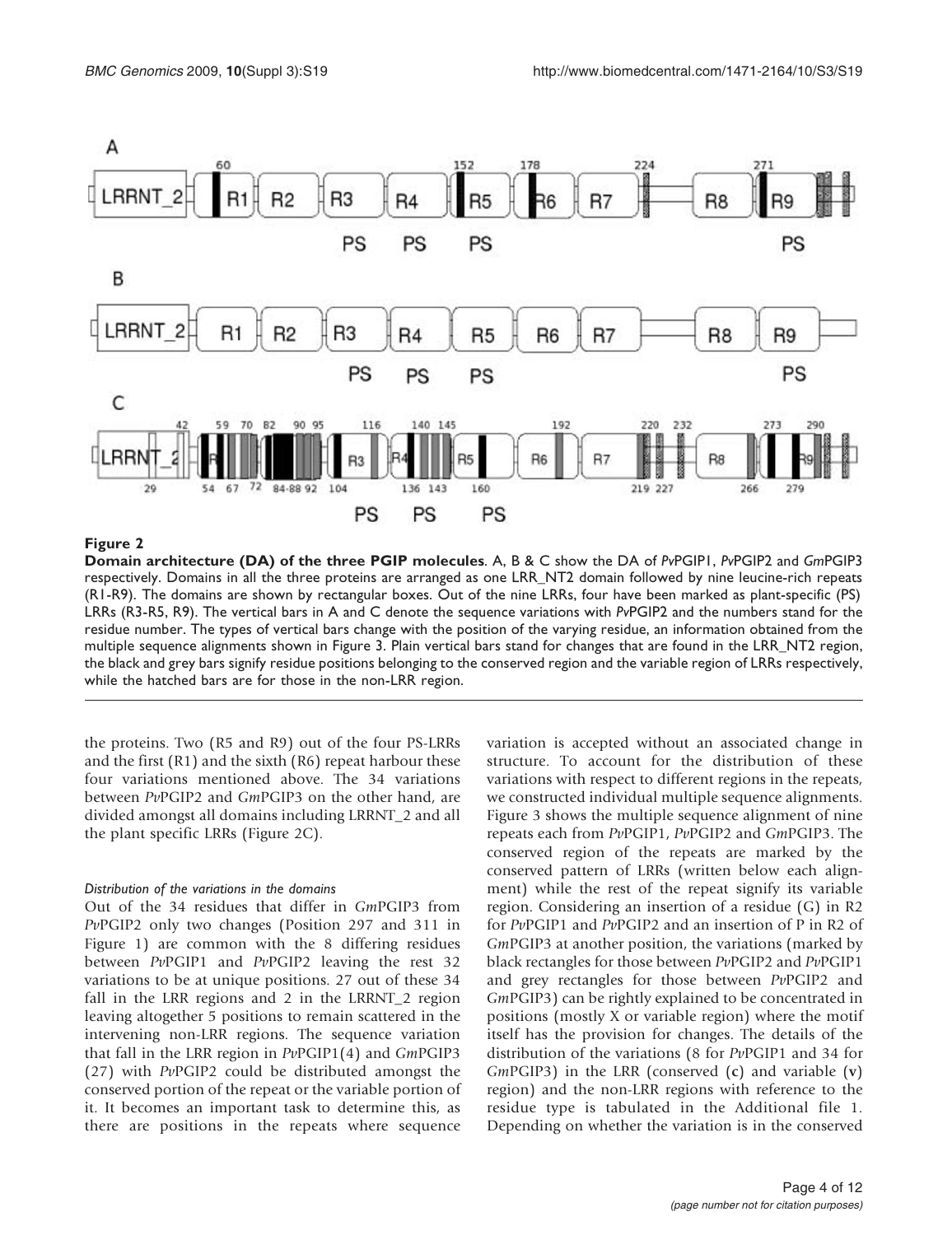<span id="page-4-0"></span>A  $PvPGTP1$ 

| R <sub>4</sub> | TLVTLDFS-YNALSG--TLPPSISSL    |
|----------------|-------------------------------|
| R8             | NLNGLDLR-NNRIYG--TLPOGLTOL    |
| R <sub>5</sub> | NLGGITFD-GNRISG--AIPDSYGSF    |
| R <sub>2</sub> | YLNFLYIGGINNLVG - - PIPPAIAKL |
| R <sub>6</sub> | LFTEMTIS-RNRLTG--KIPPTFANL    |
| R9             | FLOSLNVS-FNNLCG--EIPQG-GNL    |
| R3             | QLHYLYIT-HTNVSG--AIPDFL---    |
| R1             | RVNNLDLS-GENLPKPYPIPSSLANL    |
| R7             | NLAFVDLS-RNMLEG--DASVLFGS-    |
|                |                               |
|                |                               |

LXXLXLX XNXL

#### PvPGIP2

| R <sub>4</sub> | TLVTLDFS-YNALSG--TLPPSISSL    |
|----------------|-------------------------------|
| R <sub>5</sub> | NLWGITFD-GNRISG--AIPDSYGSF    |
| R8             | NLNGLDLR-NNRIYG--TLPOGLTOL    |
| R <sub>3</sub> | QLHYLYIT-HTNVSG--AIP---DFL    |
| R <sub>9</sub> | FLESLNVS-FNNLCG--EIPOG-GNL    |
| R <sub>2</sub> | YLNFLYIGGINNLVG - - PIPPAIAKL |
| R <sub>6</sub> | LFTEMTIS-RNRLTG--KIPPTFANL    |
| R7             | NLAFVDLS-RNMLEG--DASVLFGS-    |
| R1             | RVNNLDLS-GLNLPKPYPIPSSLANL    |
|                | ٠                             |

```
LXXLXLX XNXL
```
#### $\mathbf{C}$  $GmPGTP3$

| R6             | LFTSMTISRN-RLTG--KIPATFANL    |
|----------------|-------------------------------|
| R <sub>9</sub> | FLHSENVSFN-DLCG--EIPOG-GNM    |
| R <sub>4</sub> | TLVTLDFSYN-TLSG--KLPASLSSL    |
| R5             | NLVGITFDGN-QISG--AIPDSYGSF    |
| R8             | NLNGLDLRNN-RIYG--TLPOGLTAL    |
| R7             | NLAFVDLSRN-MLEG--DASVLFGT-    |
| R2             | YLNFLSISRTPTLIG - - OIPSAIAKL |
| R <sub>3</sub> | OLRYLYITHT-NVSG--PIPDFL---    |
| R1             | RVNDLDLSDL-NLPKPYSIPPS IANL   |
|                |                               |
|                | LyxLyLyyN yL                  |

## Figure 3

 $\, {\bf B}$ 

Three individual multiple sequence alignments of the nine repeats of the PGIP molecules. A, B and C show the multiple sequence alignments with the nine LRR repeats (R1-R9) for PvPGIP1, PvPGIP2 and GmPGIP3 respectively. The black coloured positions in A and B correspond to the residues that differ between PvPGIP1 and PvPGIP2 while grey coloured positions in B and C highlight the varying residues between PvPGIP2 and GmPGIP3. The varying residue positions that are in bold are considered as insertion.

or variable part of the repeat or in the non-LRR region, black, grey and hatched vertical bars are respectively used in Figure [2A](#page-3-0) and [2C](#page-3-0). In both these proteins (PvPGIP1 and GmPGIP3 that share a similarity of 87%), most of the changes that fall in the LRR region (black bars in Figure [2](#page-3-0))

are either an allowed variant of the conserved position (L or C or N) or is any amino acid in the X position of the conserved region or is an amino acid belonging to the variable region of the repeat (grey bars). One exception is the variation in the conserved position N of R1 in PvPGIP1 (Figure 3A) where the replacing amino acid H is not an allowed variant. Regarding the variations in the non-LRR region, Additional file [1](#page-10-0) points out that whereas PvPGIP1 and PvPGIP2 share 50% of the changes in this region, GmPGIP3 and PvPGIP2 show only 15% of it. This could probably indicate specific regions of importance in PGIPs for the introduction of variation for recognition of different enzymes from pathogens.

#### Modelling

The crystal structure of PvPGIP2 (1OGQ) being available and also since PvPGIP1 and PvPGIP2 as well as PvPGIP2 and GmPGIP3 share high percentage of sequence similarity, homology models of PvPGIP1 and GmPGIP3 were built using PvPGIP2 as template. One model each for PvPGIP1 and GmPGIP3 were selected using PRO-CHECK [\[25](#page-11-0)]. In each case, the model that was chosen supported the following criteria:

(i) more number of residues in the core region

(ii) no residues in the disallowed region

These models of PvPGIP1 and GmPGIP3 were solvated in water and were subjected to energy minimization followed by molecular dynamics simulation of 1 ns. A similar scheme of equilibration was taken up for the crystal structure of PvPGIP2. RMSD of the equilibrated structures of PvPGIP1 and GmPGIP3 were calculated with respect to the equilibrated structure of PvPGIP2 and was found to be 1.45Å and 1.66Å respectively.

## Docking

We used GRAMM-X [\[26](#page-11-0)] for docking three pairs of proteins in order to unveil the mode of interaction within and across each pair. This docking program executes a rigid-body search using Fast Fourier Transform (FFT) correlation with simplified geometry employing shape complementarity and hydrophobicity in the scoring function. In this study we have used GRAMM-X as a protein-protein docking program as it extends the GRAMM Fast Fourier Transformation methodology by applying smoothed Lennard-Jones potential, refinement stage and knowledge-based scoring, thus giving rise to best surface match. The output of GRAMM-X is a PDB file containing the structures of ten models ranked as the most probable prediction candidate, according to the scoring function used. The cell-wall degrading enzyme PG, from the fungus Fusarium moniliforme was common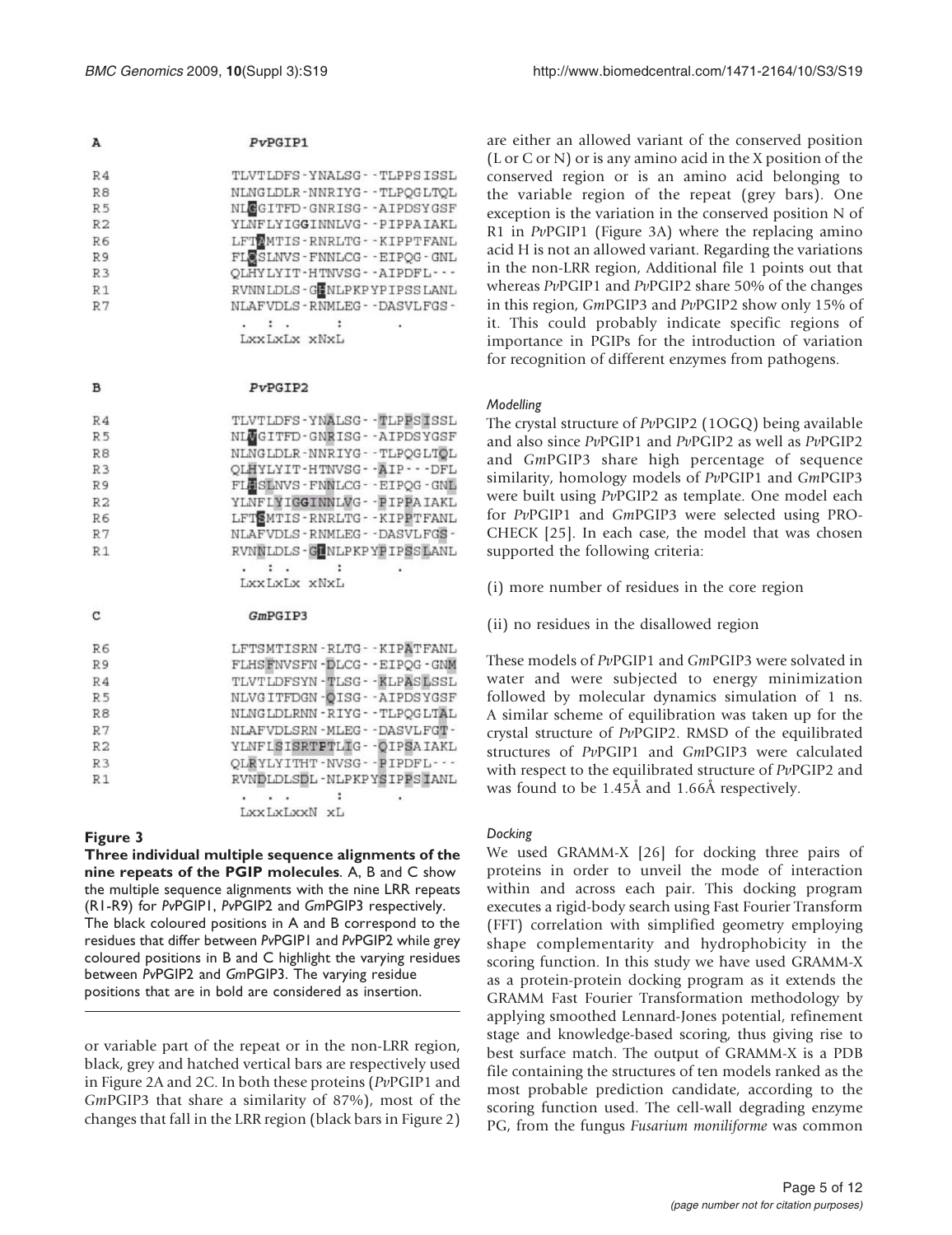<span id="page-5-0"></span>

#### Figure 4

Docked complexes of PGIP (ribbon representation in blue) and FmPG (space-filling representation in red). A and C show how PvPGIP2 (blue) and GmPGIP3 (blue) respectively, hinder the substrate binding site and block the active site cleft of FmPG (red). The only model of the PvPGIP1-FmPG complex where PvPGIP1 (blue) docks near the active site of FmPG (red) although not blocking it unlike the other two complexes, is shown in B. The marked area shown by the yellow ellipse in B indicates the portion of FmPG that PvPGIP1 has been unable to block.

in all the pairs and the other three molecules include PvPGIP1, PvPGIP2 and GmPGIP3. The crystal structure of FmPG (1HG8) used in this study had also been solvated in water and was then subjected to energy minimization followed by molecular dynamics (MD) of 1 ns.

## Docking studies of FmPG-PvPGIP2

It has been reported that since PvPGIP2 inhibits FmPG, hence one would expect PvPGIP2 to interact with PG by blocking the active site and/or the substrate binding cleft of the fungal enzyme. We obtained top scoring ten docked complexes of PvPGIP2-FmPG from GRAMM-X. One model in the exact expected orientation was selected on the basis of the existing experimental studies (see below). In the docked complex (Figure 4A), PvPGIP2 has covered the active site cleft by hindering the substrate binding site of FmPG. This is evident from the change in Solvent Accessible Surface Area (SASA) (shown in Table [1\)](#page-6-0) for the residues Asp-167, Asp-188, Asp-189, Arg-243, and Lys-245 of FmPG that are known to be located inside the deep cleft and form the putative active site [\[27](#page-11-0)]. Functional studies confirm the involvement of these residues in the enzymatic reaction mechanism and or binding to the substrate which is in agreement with the reported mode of competitive inhibition with FmPG [\[27](#page-11-0)].

In this model structure, the residues of PvPGIP2 that is known to be functionally important, have shown considerable change in SASA (Table [1](#page-6-0)), indicating that they play a key role in interaction. Four residues [V (152), S(178), Q(224) and H(271)] out of five that were identified by Leckie et al. [[16](#page-11-0)] as interacting residues of PvPGIP2 are expected to reside in the interacting surface of PvPGIP2 in the PvPGIP2-FmPG complex, inferred on the basis of the considerable change in SASA (Table [1\)](#page-6-0).

## Docking studies of FmPG-PvPGIP1

Out of the ten potential candidates for models of PvPGIP1-FmPG complex obtained from GRAMM-X, only in one model PvPGIP1 docked to the same face of FmPG as was found in the model for the complex of PvPGIP2-FmPG (Figure 4B). In the rest of the nine models, the PGIP molecule docked to a different face of FmPG indicating a gross inability of these models of PvPGIP1 to block either the substrate binding site or the active site of FmPG. In the selected model, whereas the portion marked with the yellow ellipse is evidently seen to be blocked in the other two complexes, the same is not the case with PvPGIP1. This is in complete agreement with the experimental observation of PvPGIP1 being incapable of inhibiting the PG from Fusarium moniliforme. This model in which FmPG docks to PvPGIP1 at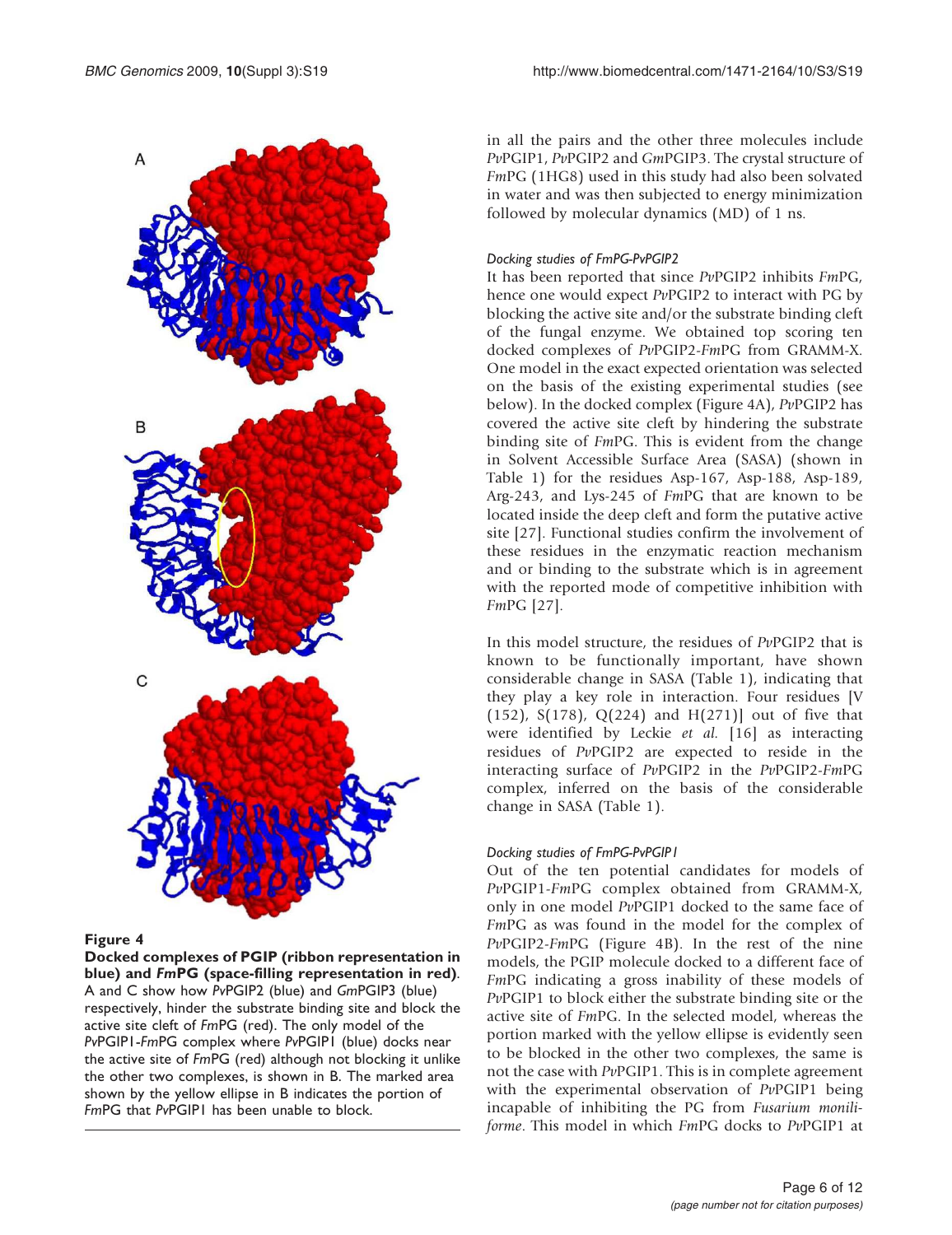<span id="page-6-0"></span>Table 1: Change in Solvent Accessible Surface Area (SASA) in PGIP and PG upon complexation: The table summarizes the change in solvent accessible surface area of some biologically important residues of PvPGIP2-FmPG and GmPGIP3-FmPG before and after complexation

|                            | Change in SASA (in him ) upon complexation of Predict with Filicult           |                        |                                    |  |  |  |  |
|----------------------------|-------------------------------------------------------------------------------|------------------------|------------------------------------|--|--|--|--|
| <b>Residues in PvPGIP2</b> |                                                                               |                        |                                    |  |  |  |  |
| Residue No.                | <b>Residue name</b>                                                           | <b>SASA in PvPGIP2</b> | <b>SASA</b> in complex<br>0.363286 |  |  |  |  |
| 152                        | ٧                                                                             | 0.726572               |                                    |  |  |  |  |
| 178                        | S                                                                             | 0.264561               | 0.11834                            |  |  |  |  |
| 224                        | Q                                                                             | 0.496097               | 0.137248                           |  |  |  |  |
| 271                        | н                                                                             | 1.01276                | 0.585858                           |  |  |  |  |
| <b>Residues in FmPG</b>    |                                                                               |                        |                                    |  |  |  |  |
| Residue No.                | <b>Residue name</b>                                                           | <b>SASA in PvPGIP2</b> | <b>SASA</b> in complex             |  |  |  |  |
| 167                        | D                                                                             | 0.348913               | 0.306561                           |  |  |  |  |
| 188                        | D                                                                             | 0.381939               | 0.141431                           |  |  |  |  |
| 189                        | D                                                                             | 0.150885               | 0.0896238                          |  |  |  |  |
| 243                        | R                                                                             | 0.158454               | 0.0127235                          |  |  |  |  |
| 245                        | К                                                                             | 0.403263               | 0.510823                           |  |  |  |  |
|                            | Change in SASA (in nm <sup>2</sup> ) upon complexation of GmPGIP3 with $FmPG$ |                        |                                    |  |  |  |  |
| <b>Residues in GmPGIP3</b> |                                                                               |                        |                                    |  |  |  |  |
| Residue No.                | <b>Residue name</b>                                                           | <b>SASA in GmPGIP3</b> | <b>SASA</b> in complex             |  |  |  |  |
| 152                        | ٧                                                                             | 0.396312               | 0.066052                           |  |  |  |  |
| 178                        | S                                                                             | 0.4249                 | 0.182517                           |  |  |  |  |
| 224                        | Q                                                                             | 0.517371               | 0.29529                            |  |  |  |  |
| 225                        | Κ                                                                             | 0.6919                 | 0.1325                             |  |  |  |  |
| 271                        | н                                                                             | 1.21099                | 0.712258                           |  |  |  |  |
| <b>Residues in FmPG</b>    |                                                                               |                        |                                    |  |  |  |  |
| Residue No.                | <b>SASA in GmPGIP3</b><br><b>Residue name</b>                                 |                        | <b>SASA</b> in complex             |  |  |  |  |
| 167                        | D                                                                             | 0.348913               | 0.292443                           |  |  |  |  |
| 188                        | D                                                                             | 0.381939               | 0.207483                           |  |  |  |  |
| 189                        | D                                                                             | 0.150885               | 0.033026                           |  |  |  |  |

243 R 0.158454 0.0254469 245 C.523546 K K 0.403263 C.523546

 $Chanes$  in  $SABA$  (in nm<sup>2</sup>)  $\overline{v}$  belong with FmPG

the face similar to the one in PvPGIP2 (Figure [4B\)](#page-5-0) of the PvPGIP2-FmPG complex, is considered for further studies to confirm the inability of the protein in inhibition towards the enzyme.

#### Docking studies of FmPG-GmPGIP3

It has been reported that GmPGIP3 possesses an inhibiting activity towards the PG of Fusarium moniliforme like PvPGIP2. No mutational studies being available for GmPGIP3, the docked structure of the GmPGIP3-FmPG complex was therefore selected from the top scoring ten models reported by GRAMM-X using the knowledge obtained from experimental studies carried out for PvPGIP2. In the selected model of the complex (Figure [4C\)](#page-5-0), GmPGIP3 has blocked the active site cleft of FmPG. The docked model therefore is in agreement with the experimental observation of the ability of GmPGIP3 in inhibiting the enzymatic activity of FmPG. The important residues V(152), S(178), Q (224) and H(271) of GmPGIP3 that are also present in PvPGIP2 show considerable decrease in solvent accessible surface area (Table 1) indicating their active involvement in protein-protein interaction, an identical observation that holds true for PvPGIP2. Thus like PvPGIP2, GmPGIP3 too blocks the active site cleft and hinders the substrate binding site of FmPG bearing a similar mode of competitive inhibition.

## Comparative study of protein-protein interactions in the three complexes

## Ionic interactions

We have used PIC [[28\]](#page-11-0) for comparison of interactions recognized in the three complexes. Ionic interaction that is believed to play an important role in protein-protein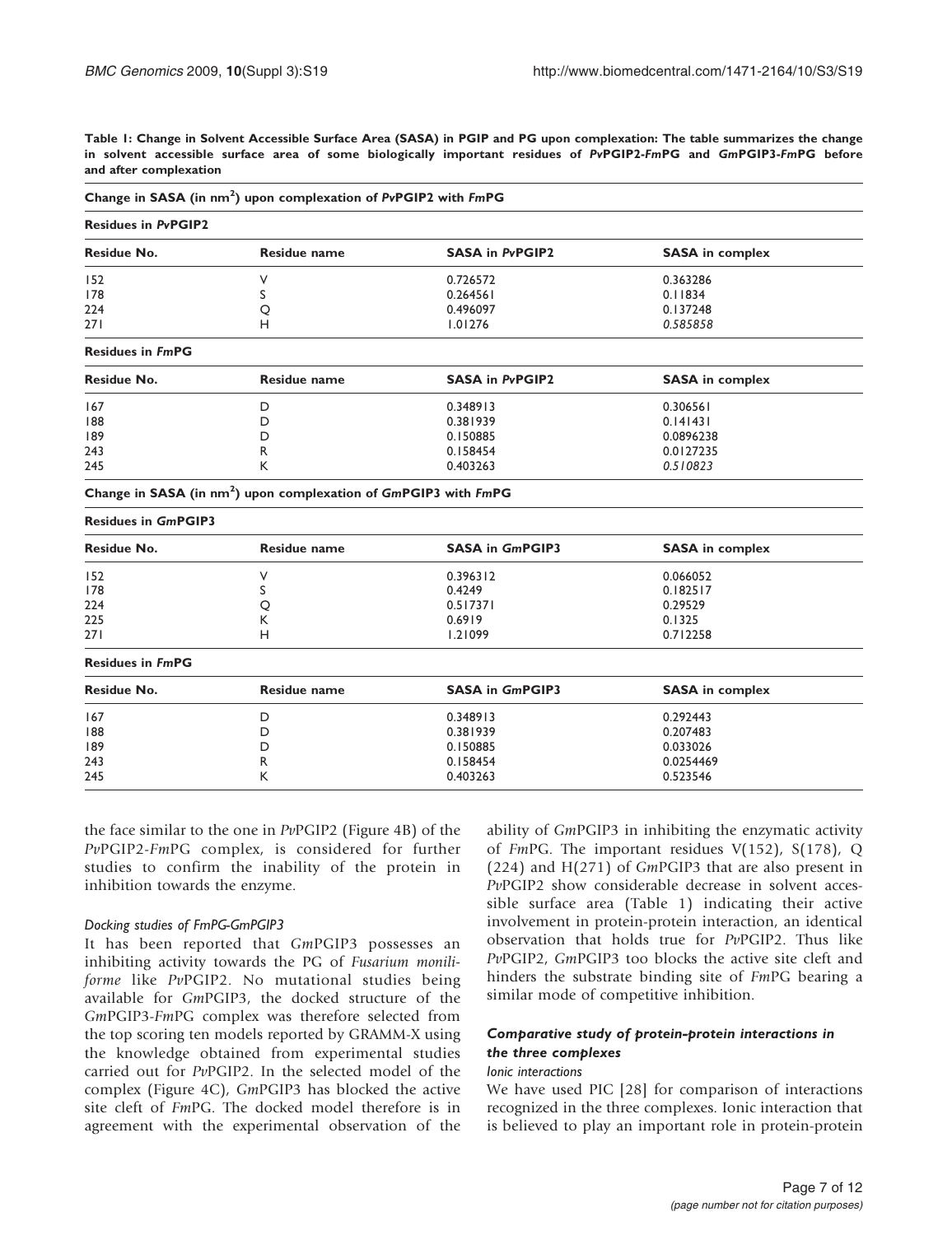<span id="page-7-0"></span>interactions were studied for the three complexes namely PvPGIP2-FmPG, PvPGIP1-FmPG and GmPGIP3-FmPG. Table 2 shows that whereas this kind of interaction plays a vital role both in PvPGIP2-FmPG and GmPGIP3-FmPG complexes, it is not so for the PvPGIP1-FmPG complex.

## Electrostatic surface potential of individual PGIPs and the complexes

Adaptive Poisson-Boltzmann Solver (APBS) package [[29\]](#page-11-0) was used to generate the electrostatic surface potential for each of PvPGIP1, PvPGIP2, GmPGIP3 and FmPG, as shown in Figure 5A, B, C and 5D respectively. It is evidently clear that the electrostatic surface potential for PvPGIP2 and GmPGIP3 (Figure 5B &5C) show similarity along the surface at the concave face which is the site for interaction with FmPG. PvPGIP1 shows a distinctly different potential surface at a region in this face, even though it bears very few variations at the sequence level when compared to PvPGIP2.

Figure [6](#page-8-0) shows the electrostatic potential surface and the mode of binding for the three complexes namely PvPGIP1-FmPG (Figure [6A\)](#page-8-0), PvPGIP2-FmPG (Figure [6B](#page-8-0)) and GmPGIP3-FmPG (Figure [6C](#page-8-0)). The potential surface of the complex in PvPGIP1-FmPG is undoubtedly dissimilar from the other two complexes and so is the mode of binding. Interestingly, the mode of binding of GmPGIP3 with FmPG very much resembles that of PvPGIP2 and FmPG although the sequence variation between the two PGIPs is significant.

## In silico mutation of PvPGIP2 and PvPGIP2-FmPG complex

PvPGIP2 was mutated at six positions, with the amino acid present in PvPGIP1 at that position, using WHAT IF [[30\]](#page-11-0). Electrostatic surface potential was generated for all the six mutated PvPGIP2 molecules. The surface drawn with the Q224K mutation showed considerable change from the wild type protein (Additional file 2). The other single mutations did not show much of a significant



## Figure 5

Electrostatic surface potential of the individual proteins. A, B, C & D show the electrostatic surface potential on solvent accessible surface around PvPGIP1, PvPGIP2, GmPGIP3 and FmPG respectively at which the surface colors are clamped at red (-5) or blue (+5). The negatively charged region marked in B and C signify the area where they interact with their partner FmPG. The corresponding region in A is distinctly different with less electronegativity in surface electrostatics in comparison to B and C.

change in the electrostatic surface potential. It may be mentioned that when these mutated PvPGIP2 molecules were docked to FmPG, none of the complexes showed any resemblance to the conformation found for the PvPGIP1-FmPG complex, shown in Figure [6A](#page-8-0).

When in the PvPGIP2-FmPG complex, Q (224) of PvPGIP2 was mutated to K, using WHAT IF, the resultant complex showed quite a few of the following deviations from the complex with the wild type protein. Hard sphere contact distances [[31\]](#page-11-0) between heavy atoms revealed an existence of steric clash between the Nζ of Q224K of the mutated PvPGIP2 and Cε of K(300) of FmPG. Whereas the contact distance between the atoms

Table 2: Ionic interaction in PvPGIP2-FmPG, PvPGIP1-FmPG and GmPGIP3-FmPG complexes: The ionic interaction as obtained from Protein Interaction Calculator, showing the positions of the residue pairs in PvPGIP2-FmPG, PvPGIP1-FmPG and GmPGIP3-FmPG docked complexes

| lonic interaction showing the positions<br>of residue pairs in the PvPGIP2-FmPG<br>complex for |      | lonic interaction showing<br>the positions of residue pairs in the<br>PvPGIP1-FmPG complex for |      | lonic interaction showing<br>the positions of residue pairs in<br>the GmPGIP3-FmPG complex for |             |
|------------------------------------------------------------------------------------------------|------|------------------------------------------------------------------------------------------------|------|------------------------------------------------------------------------------------------------|-------------|
| PvPGIP2                                                                                        | FmPG | <b>PvPGIPI</b>                                                                                 | FmPG | GmPGIP3                                                                                        | <b>FmPG</b> |
| 46                                                                                             | 336  | 46                                                                                             | 292  | 56                                                                                             | 152         |
| 110                                                                                            | 146  |                                                                                                |      | 85                                                                                             | 146         |
| 203                                                                                            | 183  |                                                                                                |      | 131                                                                                            | 183         |
|                                                                                                |      |                                                                                                |      | 225                                                                                            | 180         |
|                                                                                                |      |                                                                                                |      | 294                                                                                            | I 16        |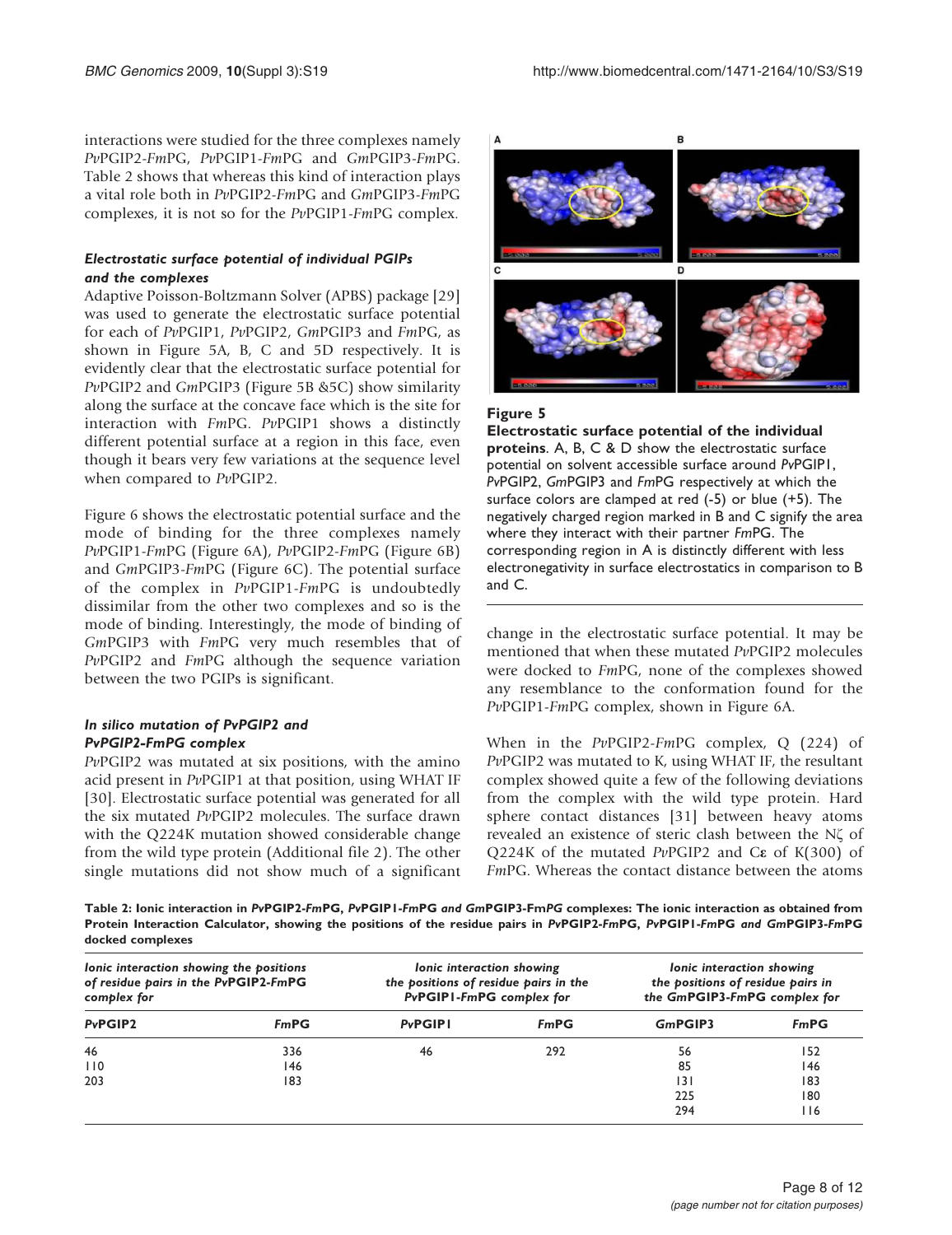<span id="page-8-0"></span>

#### Figure 6

## Electrostatic surface potential of the three

complexes. A, B & C show the electrostatic surface potential on solvent accessible surface around PvPGIP1- FmPG, PvPGIP2-FmPG, GmPGIP3-FmPG docked complexes respectively at which the surface colors are clamped at red (-5) or blue (+5). B and C signify similar mode of binding and electrostatic interaction between the two PGIP molecules and FmPG whereas the mode of interaction between PvPGIP1 and FmPG shown in A is strikingly different from the other two.

should be more than 2.52 Å, the distance in the complex with mutation was 2.47 Å. The complex bearing the mutation also showed the absence of the predicted hydrogen bond involving Q(224) of PvPGIP2 as

obtained from PIC results. Even the ionic interaction that prevails in the wild type complex of PvPGIP2-FmPG vanishes with this single mutation. The in silico mutation study, confirms the importance of the Q(224) residue which has been experimentally found to give rise to a 70% reduction in the inhibition ability of the protein upon single mutation. The study also suggests probable reasons like a different electrostatic potential surface, steric clash or lack of hydrogen bonds that might explain why PvPGIP1 with only eight residues has a different mode of binding to FmPG.

The above in silico study clearly portrays how a single mutation in PvPGIP2 results in disallowed hard sphere contact distances between the two protein molecules thus indicating the importance of van der Waals interaction in plant defense. Q at the  $224<sup>th</sup>$  position which is also involved in forming hydrogen bonds, plays a substantial role in this interaction. Since GRAMM-X shows that the mode of binding of PvPGIP1 with FmPG is different from PvPGIP2 and GmPGIP3 and further more since GRAMM-X has a major involvement of smoothed Lennard-Jones potential in scoring, we infer that the discrimination in recognition has a significant contribution from van der Waals interaction. Role of van der Waals forces have already been shown to be important in offering stability to several protein-ligand and in some cases DNA-ligand complexes prevailing in biological systems. Molecular Dynamics studies have shown van der Waals interaction to play a vital role in groove binding of the repressor fragment of a bacteriophage to its operator oligonucleotide [[32\]](#page-11-0). In a study with proteins, it has been shown that the mouse major urinary protein (MUP) and its ligand show a binding thermodynamics that is dominated by dispersion interactions [[33\]](#page-11-0). The involvement of the van der Waals forces in plant defense although not in specific recognition has also been reported. Many plants respond to pathogenic attack by producing defense proteins that bind to chitin, a polysaccharide present in the cell wall of the invading fungus or exoskeleton of infecting insects. NMR studies show the involvement of van der Waals interactions between the methyl acetamide group of the GlcNAc unit and a hydrophobic patch of the plant protein [\[34](#page-11-0)]. Studies on the characteristics of the sugar-binding sites in plant and animal lectin show van der Waals interaction and hydrogen bonds to contribute significantly. Selectivity for different sugars result from hydrogen bonds and unwanted recognition is prevented by steric exclusion [[35\]](#page-11-0). Here in the case of plant defense through PGIP, the influence of van der Waals interaction therefore does not seem to be atypical.

In the present study, we have failed to address pertinent components like the change in the binding free energy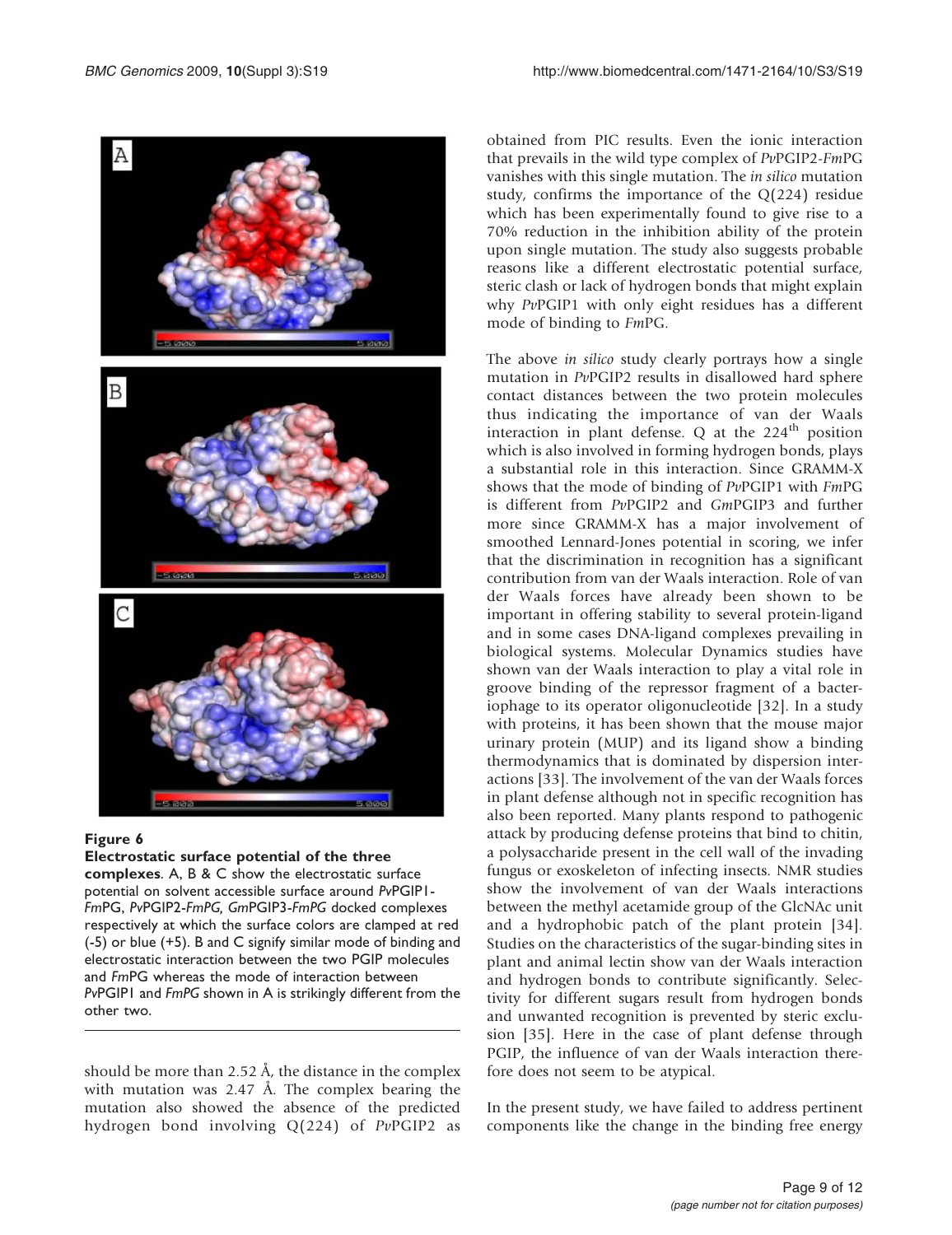change (∆∆G) between the wild type and the mutated PGIPs. In order to obtain experimentally relevant information concerning the thermodynamic properties of binding, we wish to work in future, with advanced simulation methods such as free energy perturbation or thermodynamic integration to assess the binding free energy changes upon mutation of the important residues in PGIP.

## Conclusion

It has been noted from our study on sequence analysis that 50% of the sequence variation between PvPGIP1 and PvPGIP2 fall in the non-LRR region whereas only 15% of the variation in GmPGIP3 with PvPGIP2 fall in the non-LRR region. This observation suggests specific regions in PGIPs favourable for the introduction of variation in recognition of the pathogen molecules. Structural studies involving docking techniques suggest the mode of binding of the fungal enzyme FmPG by PGIP2 from Phaseolus vulgaris to be similar to that of its homologue PGIP3 from Glycine max. In each case of binding, the active site of the enzyme from Fusarium moniliforme is being blocked by the PGIP molecule, supporting the experimentally observed phenomenon of these PGIP molecules being able to inhibit the fungal enzyme upon invasion. PGIP1 from the same plant Phaseolus vulgaris which is incapable of inhibiting FmPG, binds to FmPG in an evidently different mode, although PvPGIP1 and PvPGIP2 share a higher degree of sequence similarity compared to PvPGIP2 and GmPGIP3. Electrostatic surface potential reveals considerable difference in the interacting surface of PvPGIP1 when compared to PvPGIP2 or GmPGIP3. Thus, electrostatic and van der Waals interactions may play a significant role in PGIPs for proper recognition and discrimination of PGs.

## Method

## Sequence analysis

The sequences of the three PGIPs, namely PvPGIP1, PvPGIP2 and GmPGIP3 were retrieved from NCBI. We used the Pfam domain search program [[23\]](#page-11-0) to determine the domain architecture of these proteins. The plant specific Leucine-rich Repeats (PS\_LRR) in the proteins were identified by the program PATMATDB of EMBOSS [[24\]](#page-11-0) using the pattern [ILVF]xx[ILVF]xx[ILVF]x [ILVF]xx [NTSC]x [ILVF] [TS]GxIPxx[ILVF]Gx as a regular expression. Pairwise alignments, one between PvPGIP1 and PvPGIP2 and another between GmPGIP3 and PvPGIP2 were carried out by the program NEEDLE of EMBOSS. All the nine repeats identified by Pfam were aligned by CLUSTALW [\[36](#page-11-0)] for the three proteins, individually.

## Modelling

Homology models of PvPGIP1 and GmPGIP3 were generated using MODELLER 9v4 [[37\]](#page-11-0) by satisfying the spatial restraints, based on the homology they share with the protein PvPGIP2 (PDB Id: 1OGQ). The best model was selected using PROCHECK [\[25](#page-11-0)] based on steric correctness. Energy minimization was performed for all the structures that were involved in our studies, with the help of GROMACS 3.3.3 [\[38](#page-11-0),[39\]](#page-11-0).

The four protein molecules namely, the models of PvPGIP1 and GmPGIP3 and the crystal structure of PvPGIP2 and the fungal enzyme FmPG (PDB Id: 1HG8) were embedded in a box of simple point charge water molecules with 1 nm separation between the box boundary and the solute. Energy minimization of solvent with the solute fixed was carried out with 500 steps of steepest descent followed by 2000 steps of conjugate gradient algorithm. After that the constraint on the solute was released and energy minimization of the whole system was carried out again with 500 steps of steepest descent followed by 2000 steps of conjugate gradient algorithm. The resulting structures were subjected to 1 ns of molecular dynamics (MD) simulations in GROMACS at 300 K. For all the simulations GROMOS96 43a1 force field was used.

The model structures of PvPGIP1 and GmPGIP3 have been deposited to PMDB Protein Model Database [http://](http://mi.caspur.it/PMDB/) [mi.caspur.it/PMDB/](http://mi.caspur.it/PMDB/) with the PMDB identifier of PM0075783 and PM0075784 respectively.

## Docking studies

We have used GRAMM-X Protein Docking Web Server v.1.2.0 [\[26](#page-11-0)] for docking the three PGIP molecules to PG taken one at a time. The output PDB file that GRAMM-X produces contains 10 models ranked as the most probable prediction candidates according to the scoring function used by the program. The PGIPs acted as receptors while the PG acted as ligand in this study of protein-protein interaction. To select a model out of the ten top scoring docked complexes that GRAMM-X reported, we studied the associated change in Solvent Accessible Surface Area (SASA) of the amino acid residues in the individual molecules and when they are in the complex. We used the g\_sas program in GROMACS to estimate the change in SASA for the individual residues of the proteins.

## Mutation prediction studies

We have used mutation prediction tool [[40\]](#page-11-0) of the WHAT IF [[30\]](#page-11-0) web interface to mutate Q (224) of PvPGIP2 to K in the PvPGIP2-FmPG complex. The same mutation (Q224K) and five others that differ in PvPGIP1 were carried out on PvPGIP2 by using the same server.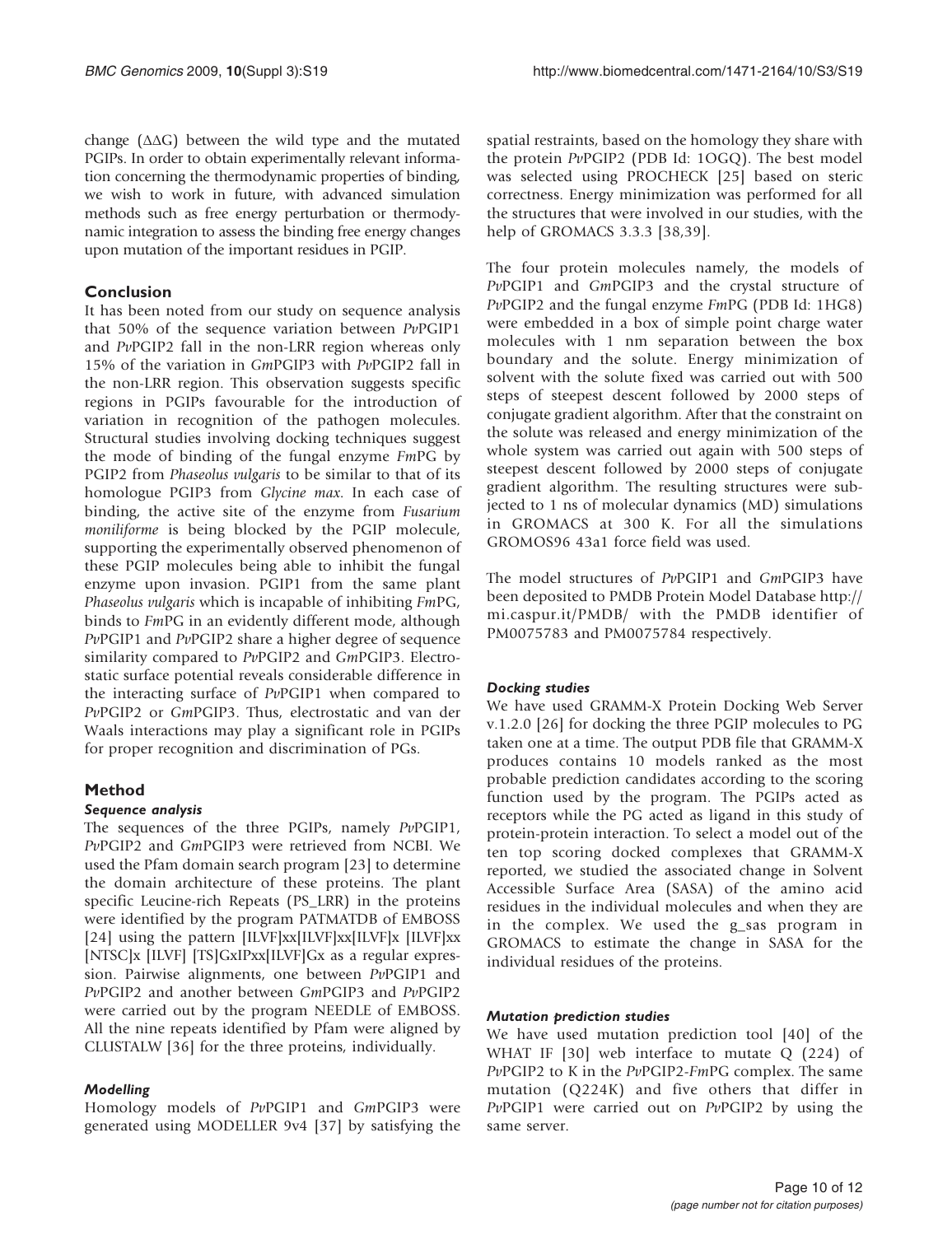## <span id="page-10-0"></span>Determination of ionic interaction and hydrogen bonding patterns in the complexes

The Protein Interaction Calculator (PIC) [[28\]](#page-11-0) was used to detect the ionic interaction between the proteins in the three complexes.

## Electrostatic surface potential

Adaptive Poisson-Boltzmann Solver (APBS) is a software package for the numerical solution of the Poisson-Boltzmann equation (PBE), one of the most popular continuum models for describing electrostatic interactions between molecular solutes in salty, aqueous media. The colour coded electrostatic surface potential was drawn using the APBS (Adaptive Poisson-Boltzmann Solver) package [\[29](#page-11-0)] within PYMOL 0.99rc6 [\[41](#page-11-0)] for the three PGIP molecules, the PG molecule and the three complexes. Electrostatic surface potential was also generated for a model where a single mutation was carried out on  $PvPGIP2$  (Q224K) by WHAT IF [\[30](#page-11-0),[40\]](#page-11-0) using the APBS package [\[29](#page-11-0)].

## List of abbreviations used

LRR: Leucine-rich repeat; PGIP: PolyGalacturonase Inhibiting Protein; pgip: PolyGalacturonase Inhibiting Protein coding gene; PG: PolyGalacturonase; PvPGIP: Phaseolus vulgaris PolyGalacturonase Inhibiting Protein; GmPGIP: Glycine max PolyGalacturonase Inhibiting Protein; FmPG: Fusarium moniliforme PolyGalacturonase; PAMP: pathogen associated molecular pattern; HGA: homogalacturonan; PS\_LRR: plant specific Leucine-rich Repeats; SASA: Solvent Accessible Surface Area; APBS: Adaptive Poisson-Boltzmann Solver; PBE: Poisson-Boltzmann equation; PIC: Protein Interaction Calculator.

## Competing interests

The authors declare that they have no competing interests.

## Authors' contributions

Both AM and SB designed the plan of work and performed the analyses. HG participated in the development of the work. SB conceived of the study and coordinated the work. All authors read and approved the final manuscript.

## **Note**

Other papers from the meeting have been published as part of BMC Bioinformatics Volume 10 Supplement 15, 2009: Eighth International Conference on Bioinformatics (InCoB2009): Bioinformatics, available online at [http://www.biomedcentral.com/1471-2105/10?](http://www.biomedcentral.com/1471-2105/10?issue=S15) [issue=S15](http://www.biomedcentral.com/1471-2105/10?issue=S15).

## Additional material

## Additional file 1

Details of the distribution of the sequence variations in PvPGIP1 and GmPGIP3 with PvPGIP2 over the conserved and variable portion of the repeat and the non-LRR region. The table shows the distribution of the varying residues in PvPGIP1 and GmPGIP3 with PvPGIP2 in the LRRs and non-LRR regions. The changes that occur in the LRR region is either  $L/N/C$  of the conserved segment (LxxLxLxxNxL) or is x. They are denoted by cL, cN, cC and cX where X is any amino acid. Amino acid in the variable region of the LRR is denoted by v. Click here for file

[http://www.biomedcentral.com/content/supplementary/1471- 2164-10-S3-S19-S1.pdf]

## Additional file 2

Electrostatic surface potential of PvPGIP2 with a single mutation at 224. Q(224) of PvPGIP2 is mutated to K which is the residue found in PvPGIP1. The electrostatic surface potential changes considerably with a single mutation when compared to Figure [5B](#page-7-0). Experimental studies on this single mutation have shown a 70% reduction in the inhibition ability of PvPGIP2. Click here for file

[http://www.biomedcentral.com/content/supplementary/1471- 2164-10-S3-S19-S2.pdf]

## Acknowledgements

AM is grateful to Department of Biotechnology, Government of India for providing her with fellowship. The authors deeply acknowledge Dr. Ansuman Lahiri and Dr. Anindita Seal for their critical reading of the manuscript and useful discussion.

This article has been published as part of BMC Genomics Volume 10 Supplement 3, 2009: Eighth International Conference on Bioinformatics (InCoB2009): Computational Biology. The full contents of the supplement are available online at [http://www.biomedcentral.com/1471-2164/10?](http://www.biomedcentral.com/1471-2164/10?issue=S3) [issue=S3](http://www.biomedcentral.com/1471-2164/10?issue=S3).

## References

- Federici L, Di Matteo A, Fernandez-Recio J, Tsernoglou D and Cervone F: [Polygalacturonase inhibiting proteins: players in](http://www.ncbi.nlm.nih.gov/pubmed/16406303?dopt=Abstract) [plant innate immunity?](http://www.ncbi.nlm.nih.gov/pubmed/16406303?dopt=Abstract) TRENDS in Plant Science 2006, 11:65–70.
- 2. Gomathi V and Gnanamanickam SS: Polygalacturonase-inhibiting proteins in plant defense. Current Science 2004, 87:1211-1217
- 3. De Vries RP and Visser J: [Aspergillus enzymes involved in](http://www.ncbi.nlm.nih.gov/pubmed/11729262?dopt=Abstract) [degradation of plant cell wall polysaccharides.](http://www.ncbi.nlm.nih.gov/pubmed/11729262?dopt=Abstract) Microbiol Mo.<br>Biol Rev 2001, 65:497–522.
- 4. Gao S and Shain L: Activity of polygalacturonase produced by Cryphonectria parasitica in chestnut bark and its inhibition by extracts from American and Chinese chestnut. Physiol Mol Plant Pathol 1995, 46:199-213.
- 5. Cervone F, Castoria R, Leckie F and De Lorenzo G: Perception of fungal elicitors and signal transduction. Signal Transduction in Plants Aducci P 1997, 153–177.
- 6. Robertsen B: Elicitors of the production of lignin-like compounds in cucumber hypocotyls. Physiol Mol Plant Pathol 1986, 28:137–148.
- 7. D'Ovidioa R, Matteib B, Robertia S and Bellincampib D: [Poly](http://www.ncbi.nlm.nih.gov/pubmed/14871664?dopt=Abstract)[galacturonases, polygalacturonase-inhibiting proteins and](http://www.ncbi.nlm.nih.gov/pubmed/14871664?dopt=Abstract) [pectic oligomers in plant-pathogen interactions.](http://www.ncbi.nlm.nih.gov/pubmed/14871664?dopt=Abstract) Biochimica et Biophysica Acta 2004, 1696:237-244.
- 8. Bruce RJ and West CA: [Elicitation of casbene synthetase](http://www.ncbi.nlm.nih.gov/pubmed/16662367?dopt=Abstract) [activity in castor bean.](http://www.ncbi.nlm.nih.gov/pubmed/16662367?dopt=Abstract) Plant Physiol 1982, 69:1181-1188.
- 9. Cervone F, De Lorenzo G, Degra L and Salvi G: [Elicitation of](http://www.ncbi.nlm.nih.gov/pubmed/16665750?dopt=Abstract) [necrosis in Vigna unguiculata Walps Aspergillus niger](http://www.ncbi.nlm.nih.gov/pubmed/16665750?dopt=Abstract)